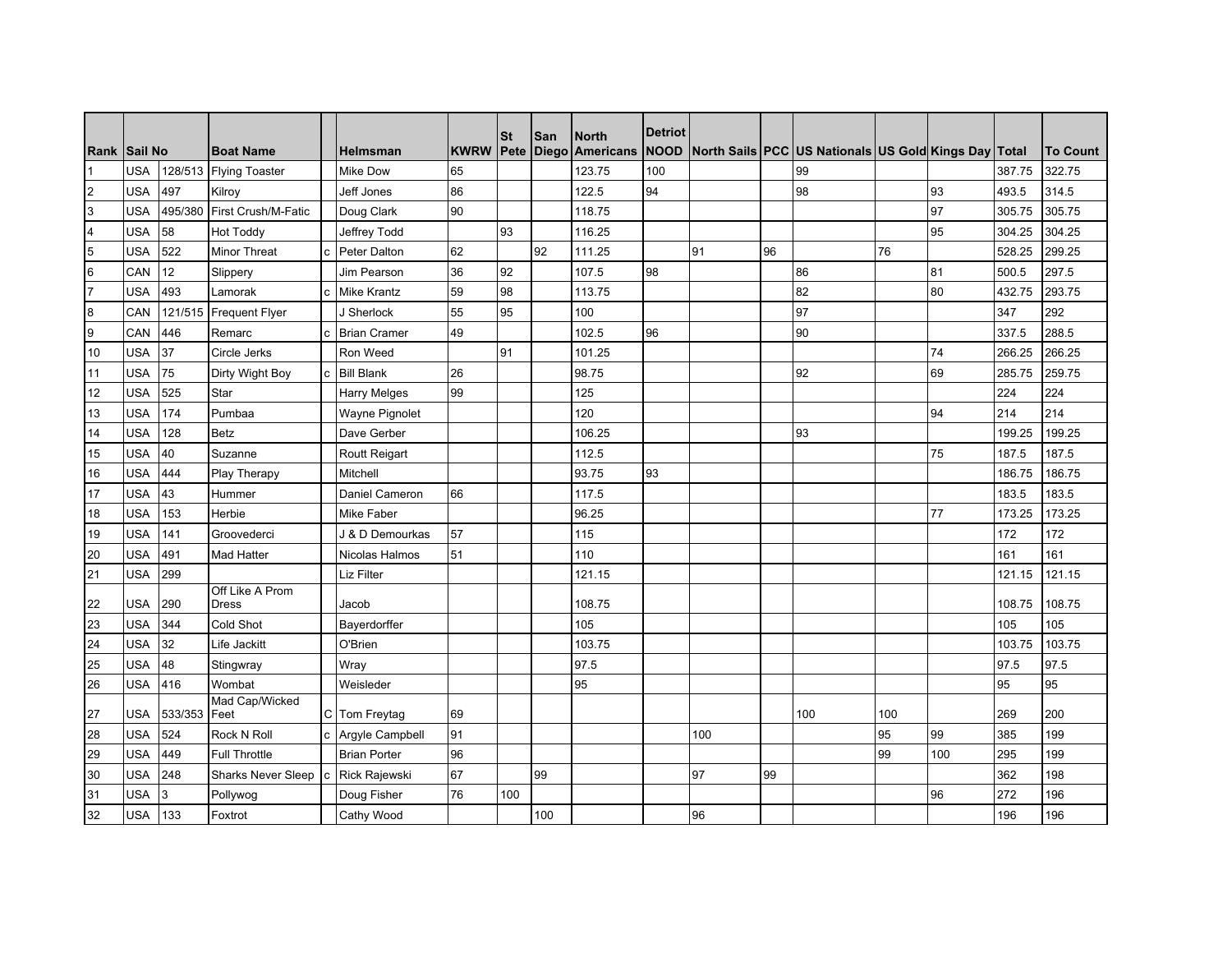| Rank | Sail No    |      | <b>Boat Name</b>     |   | Helmsman                      | <b>KWRW</b> | <b>St</b><br>Pete | San | North<br>Diego Americans NOOD | <b>Detriot</b> |    |     | North Sails   PCC   US Nationals   US Gold Kings Day   Total |     |    |     | <b>To Count</b> |
|------|------------|------|----------------------|---|-------------------------------|-------------|-------------------|-----|-------------------------------|----------------|----|-----|--------------------------------------------------------------|-----|----|-----|-----------------|
| 33   | USA        | 480  | Monsoon              | C | <b>Bruce Ayres</b>            | 88          |                   | 86  |                               |                | 99 |     |                                                              | 96  |    | 369 | 195             |
| 34   | <b>USA</b> | 183  | Mary Don't Surf      |   | Gripenstraw                   |             |                   | 98  |                               |                |    | 97  |                                                              | 88  |    | 283 | 195             |
| 35   | <b>USA</b> | 445  | Where's Bob          |   | <b>Robert Tennant</b>         | 89          |                   |     |                               |                |    | 100 |                                                              | 92  |    | 281 | 192             |
| 36   | <b>USA</b> | 52   | Iceman               |   | Thomas H Jenkins              |             |                   |     |                               |                | 94 | 98  |                                                              |     |    | 192 | 192             |
| 37   | <b>USA</b> | 45   | TN <sub>3</sub>      |   | Anderson                      |             |                   | 97  |                               |                | 93 |     |                                                              |     |    | 190 | 190             |
| 38   | <b>USA</b> | 362  | Liberty 2            |   | Doug Kessler                  | 46          | 99                |     |                               |                |    |     |                                                              |     | 89 | 234 | 188             |
| 39   | <b>USA</b> | 136  | My Dixie Wrecked     |   | <b>Brian Harrison</b>         |             | 97                |     |                               |                |    |     |                                                              |     | 90 | 187 | 187             |
| 40   | <b>USA</b> | 140  | Carpe Cerevisiam     |   | Dean Daniels                  |             |                   | 89  |                               |                | 88 | 95  |                                                              | 75  |    | 347 | 184             |
| 41   | USA        | 417  | Don Miguel           |   | <b>Michael Rettie</b>         |             |                   | 88  |                               |                | 92 | 92  |                                                              |     |    | 272 | 184             |
| 42   | USA        | 176  | Rocket Widget        |   | Tom Dinkel & Jeff<br>Woodhull |             |                   |     |                               |                | 90 | 94  |                                                              | 81  |    | 265 | 184             |
| 43   | <b>USA</b> |      | Fightertown          |   | Jerry Goggin                  |             |                   | 90  |                               |                | 89 | 93  |                                                              |     |    | 272 | 183             |
| 44   | <b>USA</b> | 498  | Cavallino            |   | Zargo Draganic                |             |                   |     |                               |                | 98 |     |                                                              | 84  |    | 182 | 182             |
| 45   | <b>USA</b> | 24   | Smokin'              |   | Kevin Clark                   |             |                   |     |                               |                | 95 |     |                                                              | 86  |    | 181 | 181             |
| 46   | USA        | 124  | Myst                 |   | <b>Rod Buck</b>               |             |                   | 95  |                               |                |    |     |                                                              | 85  |    | 180 | 180             |
| 47   | <b>USA</b> | 41   | Whamo                | c | Keith Musto                   | 83          | 96                |     |                               |                |    |     |                                                              |     |    | 179 | 179             |
| 48   | USA        | 121  | Booby Trap           |   | <b>Terry Gibson</b>           |             |                   |     |                               |                |    |     | 89                                                           |     | 88 | 177 | 177             |
| 49   | <b>USA</b> | 123  | Magic Carpet         |   | Dale MacPherson               |             | 84                |     |                               | 92             |    |     | 73                                                           |     |    | 249 | 176             |
| 50   | USA        | 330  | Trailblazer          |   | Don Jesberg                   | 82          |                   |     |                               |                |    |     |                                                              | 93  |    | 175 | 175             |
| 51   | <b>USA</b> | 51   | Stinger              |   | Don Schaffner                 |             |                   | 87  |                               |                | 87 |     |                                                              |     |    | 174 | 174             |
| 52   | <b>USA</b> | 378  | Pigs in Heaven       |   | H Scott Gregory Jr            |             | 88                |     |                               |                |    |     |                                                              |     | 86 | 174 | 174             |
| 53   | <b>USA</b> | 351  | Chrome Chix          |   | <b>Paul Teveliet</b>          |             |                   | 94  |                               |                |    |     |                                                              | 79  |    | 173 | 173             |
| 54   | USA        | 510  | Pegasus 24-3+D76     |   | Philippe Kahn                 | 75          |                   |     |                               |                |    |     |                                                              | 97  |    | 172 | 172             |
| 55   | USA        | 523  | <b>Express Lane</b>  |   | Frank A Davenport             | 40          | 85                |     |                               |                |    |     | 83                                                           |     |    | 208 | 168             |
| 56   | <b>USA</b> | 544  | Tommy Bahama         |   | Alex Shafer                   |             |                   |     |                               |                |    |     | 77                                                           |     | 91 | 168 | 168             |
| 57   | USA        | 151  |                      |   | Sheldon Ecklund               |             |                   |     |                               |                |    |     |                                                              | 170 | 98 | 168 | 168             |
| 58   | <b>USA</b> | 34   | Hot Tuna!            |   | Chris Murphy                  |             | 70                |     |                               | 97             |    |     |                                                              |     |    | 167 | 167             |
| 59   | <b>USA</b> | 206  | Sabotage             |   | Jeff Thorpe/Rueben<br>Becker  | 77          |                   |     |                               |                |    |     |                                                              | 89  |    | 166 | 166             |
| 60   | <b>USA</b> | 346  | Vapour Trail         |   | Marc Steyn                    |             | 73                |     |                               | 91             |    |     | 74                                                           |     |    | 238 | 165             |
| 61   | <b>USA</b> | 90   | Sick Puppy           |   | Steve Jones                   |             | l86               |     |                               |                |    |     |                                                              |     | 78 | 164 | 164             |
| 62   | <b>USA</b> | 95   | <b>Bad Influence</b> |   | Ryan Hamm                     |             | 77                |     |                               |                |    |     |                                                              |     | 84 | 161 | 161             |
| 63   | USA        | 457  | Zoom                 |   | Mary Anne Ward                |             | 89                |     |                               |                |    |     |                                                              |     | 68 | 157 | 157             |
| 64   | <b>USA</b> | l244 | Dudley Do Right      |   | c Steve Suddath               | 72          |                   |     |                               |                |    |     |                                                              |     | 85 | 157 | 157             |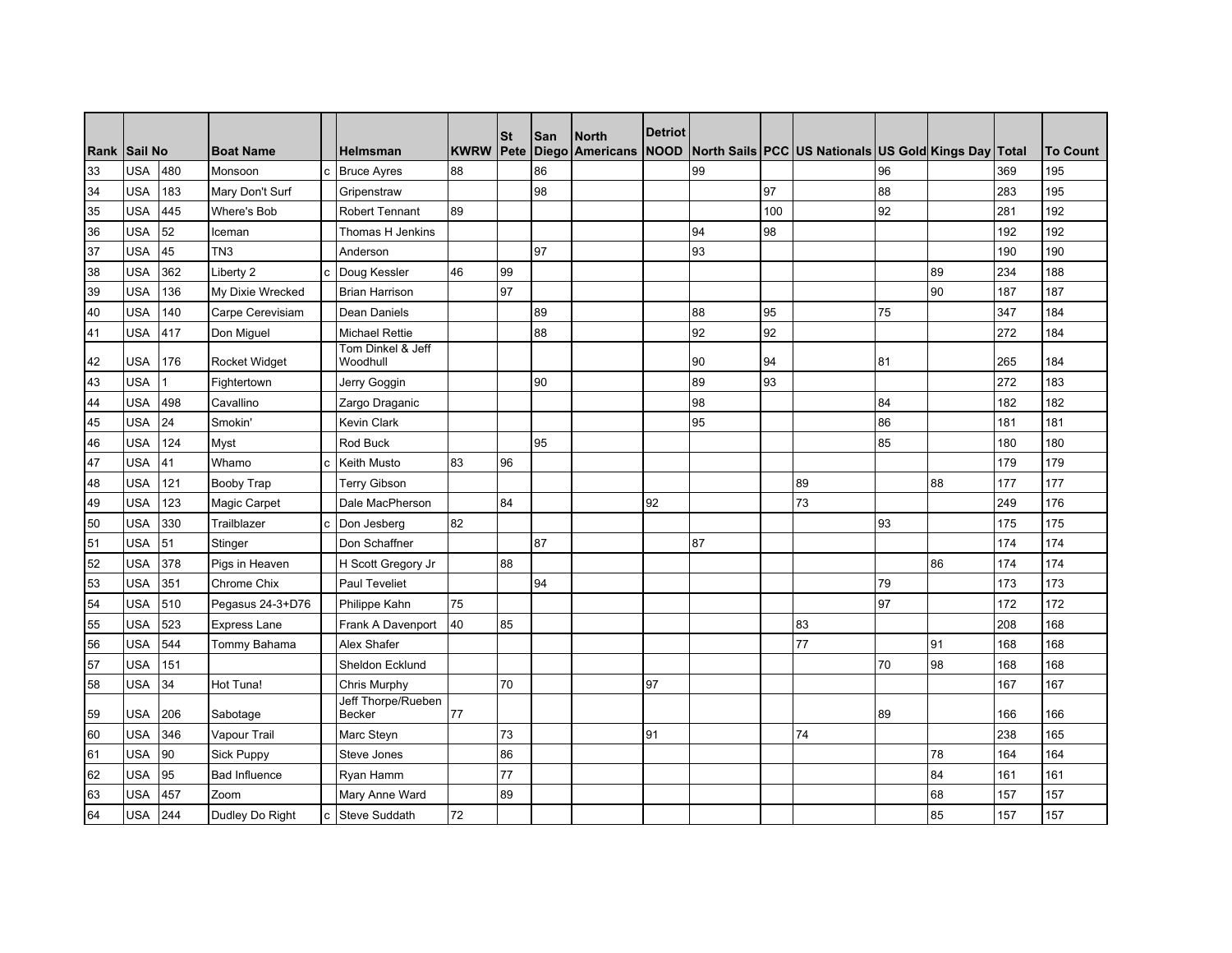| Rank Sail No |            |     | <b>Boat Name</b>           |     | <b>Helmsman</b>                       | <b>KWRW</b> | <b>St</b><br>Pete | San | North<br>Diego Americans NOOD | <b>Detriot</b> |  | North Sails PCC US Nationals US Gold Kings Day Total |    |    |     | ∣To Count |
|--------------|------------|-----|----------------------------|-----|---------------------------------------|-------------|-------------------|-----|-------------------------------|----------------|--|------------------------------------------------------|----|----|-----|-----------|
| 65           | USA        | 108 | Minnetonka II              |     | Gary Umberger                         |             | 71                |     |                               |                |  |                                                      |    | 82 | 153 | 153       |
| 66           | <b>USA</b> | 13  | Snow Pile Express          |     | <b>Bob Clark</b>                      | 54          |                   |     |                               |                |  | 96                                                   |    |    | 150 | 150       |
| 67           | <b>USA</b> | 514 | <b>Mellow Yellow</b>       |     | Kingsley Purton                       |             | 81                |     |                               |                |  |                                                      |    | 67 | 148 | 148       |
| 68           | <b>USA</b> | 137 | Cagey                      |     | Karen Gottwald                        | 53          |                   |     |                               |                |  | 94                                                   |    |    | 147 | 147       |
| 69           | <b>USA</b> | 276 | Forerunner                 | C.  | John L Mathis                         | 32          | 72                |     |                               |                |  |                                                      |    | 71 | 175 | 143       |
| 70           | USA        | 351 | Twist & Shout              |     | Jessica Lord                          | 52          |                   |     |                               |                |  | 76                                                   |    |    | 128 | 128       |
| 71           | <b>USA</b> | 82  | Hurricane                  |     | c Bill Rogner                         | 30          | 94                |     |                               |                |  |                                                      |    |    | 124 | 124       |
| 72           | <b>USA</b> | 162 | Gone Mad                   |     | John Hyatt                            | 41          | 82                |     |                               |                |  |                                                      |    |    | 123 | 123       |
| 73           | USA        | 379 | Fish                       | c   | <b>Mike Fisher</b>                    | 37          |                   |     |                               |                |  | 84                                                   |    |    | 121 | 121       |
| 74           | <b>USA</b> | 36  | <b>Trick Monkey</b>        | lc. | Matt Mayo                             | 34          | 80                |     |                               |                |  |                                                      |    |    | 114 | 114       |
| 75           | USA        | 347 | Hammerhead                 |     | c Dan Dingeman                        | 29          |                   |     |                               |                |  | 78                                                   |    |    | 107 | 107       |
| 76           | SUI        | 483 | Monari-Federzoni           |     | Flavio Favini                         | 100         |                   |     |                               |                |  |                                                      |    |    | 100 | 100       |
| 77           | <b>USA</b> | 128 | <b>KT Express</b>          |     | Thomas Koop                           |             |                   |     |                               | 99             |  |                                                      |    |    | 99  | 99        |
| 78           | <b>USA</b> | 217 | Spicy Monkey               | C.  | Steve Beckman                         | 27          |                   |     |                               |                |  | 72                                                   |    |    | 99  | 99        |
| 79           | USA        | 458 | Flipper                    |     | Vince Brun                            | 98          |                   |     |                               |                |  |                                                      |    |    | 98  | 98        |
| 80           | <b>USA</b> | 525 | Star                       |     | Seadon Wijsen                         |             |                   |     |                               |                |  |                                                      | 98 |    | 98  | 98        |
| 81           | <b>GBR</b> | 437 | <b>Black Seal</b>          |     | Richard<br>Thompson/Jamie<br>Lea      | 97          |                   |     |                               |                |  |                                                      |    |    | 97  | 97        |
| 82           | <b>USA</b> | 301 | <b>Crossfire Hurricane</b> |     | Harris                                |             |                   | 96  |                               |                |  |                                                      |    |    | 96  | 96        |
| 83           | <b>USA</b> | 380 | M-Fatic                    |     | Morgan Reeser                         | 95          |                   |     |                               |                |  |                                                      |    |    | 95  | 95        |
| 84           | <b>USA</b> | 202 | <b>Calculated Risk</b>     |     | Stroup                                |             |                   |     |                               | 95             |  |                                                      |    |    | 95  | 95        |
| 85           | <b>USA</b> | 71  | Major Woody                |     | John Schumacher                       |             |                   |     |                               |                |  | 95                                                   |    |    | 95  | 95        |
| 86           | <b>FRA</b> | 388 | P&P Racing                 |     | <b>Laurent Pages</b>                  | 94          |                   |     |                               |                |  |                                                      |    |    | 94  | 94        |
| 87           | <b>USA</b> | 159 | Notfamily Buick            |     | Shawn Bennett                         |             |                   |     |                               |                |  |                                                      | 94 |    | 94  | 94        |
| 88           | FRA        | 383 | Soromap Plan G             |     | Vincent<br>Jaricot/Cedric<br>Pouligny | 93          |                   |     |                               |                |  |                                                      |    |    | 93  | 93        |
| 89           | <b>USA</b> | 181 | SUV                        |     | Wadbrook                              |             |                   | 93  |                               |                |  |                                                      |    |    | 93  | 93        |
| 90           | <b>GBR</b> | 431 | Gill                       |     | <b>Stuart Rix</b>                     | 92          |                   |     |                               |                |  |                                                      |    |    | 92  | 92        |
| 91           | <b>USA</b> |     | Moving Target              |     | <b>Ross Griffith</b>                  |             |                   |     |                               |                |  |                                                      |    | 92 | 92  | 92        |
| 92           | <b>USA</b> | 332 | Mikey                      |     | Parker                                |             |                   | 91  |                               |                |  |                                                      |    |    | 91  | 91        |
| 93           | USA        | 180 | <b>Tropical Storm</b>      |     | Doug Forster                          |             |                   |     |                               |                |  |                                                      | 91 |    | 91  | 91        |
| 94           | <b>USA</b> | 15  | locaine                    |     | Robert Hobbs                          |             | 90                |     |                               |                |  |                                                      |    |    | 90  | 90        |
| 95           | <b>USA</b> | 397 | Grinder                    |     | Jeff Littfin                          |             |                   |     |                               |                |  |                                                      | 90 |    | 90  | 90        |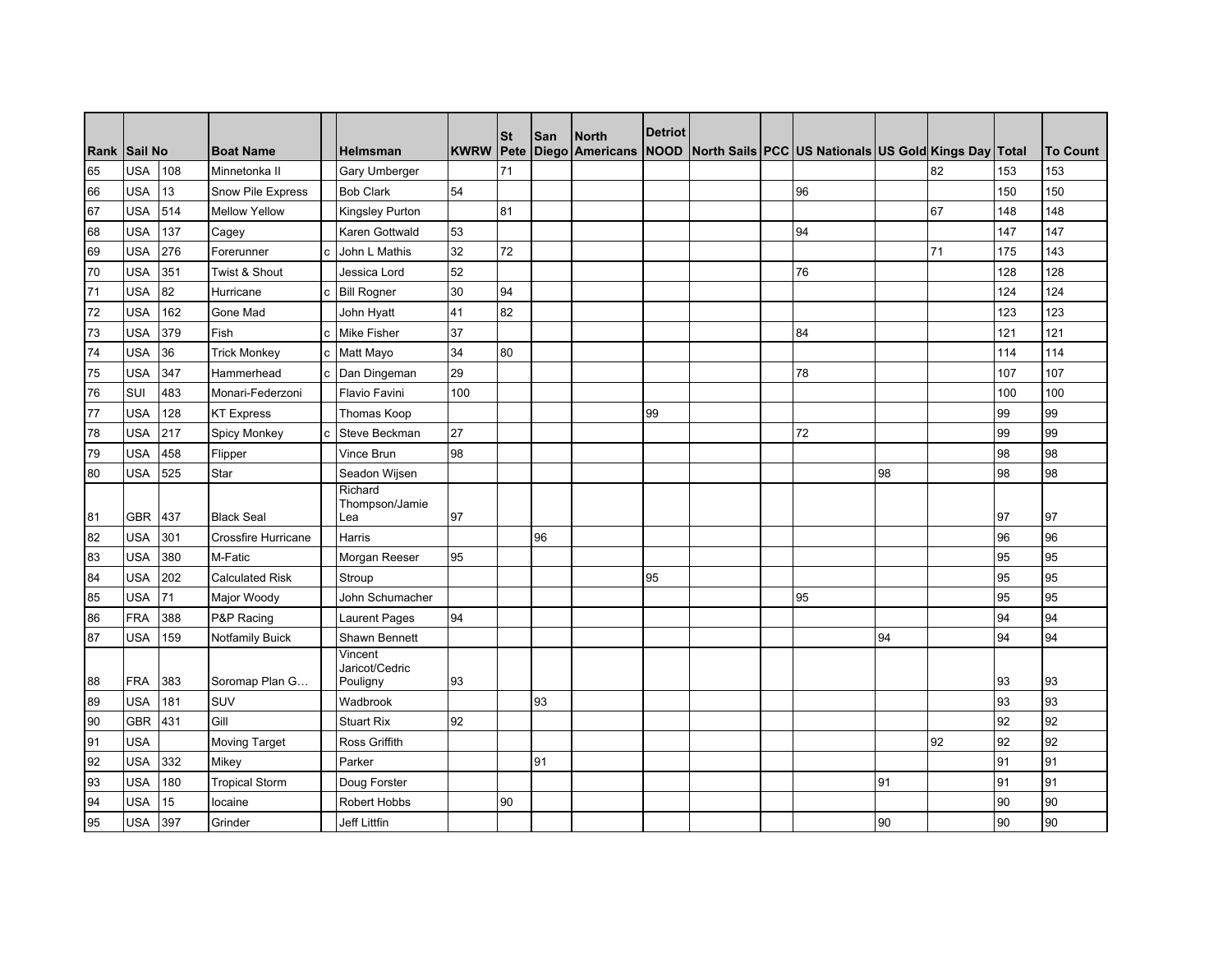|      |            |     |                        |     |                     |             | <b>St</b> | San | North                     | <b>Detriot</b> |  |                                                      |     |    |    |                 |
|------|------------|-----|------------------------|-----|---------------------|-------------|-----------|-----|---------------------------|----------------|--|------------------------------------------------------|-----|----|----|-----------------|
| Rank | Sail No    |     | <b>Boat Name</b>       |     | <b>Helmsman</b>     | <b>KWRW</b> |           |     | Pete Diego Americans NOOD |                |  | North Sails PCC US Nationals US Gold Kings Day Total |     |    |    | <b>To Count</b> |
| 96   | <b>USA</b> | 30  | Sugar Magnolia         |     | Steve Trippe        |             |           |     |                           |                |  | 88                                                   |     |    | 88 | 88              |
| 97   | <b>USA</b> | 18  | Buzzard                |     | Mike Toppa          | 87          |           |     |                           |                |  |                                                      |     |    | 87 | 87              |
| 98   | <b>USA</b> | 113 | Madison                |     | Chris Schoendorf    |             | 87        |     |                           |                |  |                                                      |     |    | 87 | 87              |
| 99   | <b>USA</b> | 175 | Hot Tuna               |     | Jamie Stuursma      |             |           |     |                           |                |  | 87                                                   |     |    | 87 | 87              |
| 100  | <b>USA</b> | 511 | Smoke Show             |     | <b>Scott Dale</b>   |             |           |     |                           |                |  |                                                      | 87  |    | 87 | 87              |
| 101  | <b>USA</b> |     | Sled Slayer            |     | Dean Bell           |             |           |     |                           |                |  |                                                      |     | 87 | 87 | 87              |
| 102  | <b>USA</b> | 505 | Typhoon                |     | Tony Wattson        | 85          |           |     |                           |                |  |                                                      |     |    | 85 | 85              |
| 103  | <b>USA</b> | 14  | Big Bannana            |     | Evan Jahn           |             |           |     |                           |                |  | 85                                                   |     |    | 85 | 85              |
| 104  | GBR        | 420 | Snickers Workwear      |     | David Clark         | 84          |           |     |                           |                |  |                                                      |     |    | 84 | 84              |
| 105  | <b>USA</b> | 88  | Dynamo Hum             |     | Drinkwine/Jennings  |             | 83        |     |                           |                |  |                                                      |     |    | 83 | 83              |
| 106  | <b>USA</b> | 35  | Quantum 3              |     | Tim Duffy           |             |           |     |                           |                |  |                                                      | 83  |    | 83 | 83              |
| 107  | <b>USA</b> |     | <b>Guided Missile</b>  |     | <b>Mark Lockard</b> |             |           |     |                           |                |  |                                                      |     | 83 | 83 | 83              |
| 108  | <b>USA</b> | 15  | <b>Nikita</b>          |     | Kim Arntson         |             |           |     |                           |                |  |                                                      | 82  |    | 82 | 82              |
| 109  | <b>JAP</b> | 28  | Siesta                 | C.  | Kunio Suzuki        | 81          |           |     |                           |                |  |                                                      |     |    | 81 | 81              |
| 110  | <b>USA</b> | 312 | Ajax                   |     | Cindy Cornwell      |             |           |     |                           |                |  | 81                                                   |     |    | 81 | 81              |
| 111  | <b>GBR</b> | 405 | The Mutts Nuts         | c   | Paul Lovejoy        | 80          |           |     |                           |                |  |                                                      |     |    | 80 | 80              |
| 112  | <b>USA</b> | 114 | <b>Stiflers Mom</b>    |     | <b>Tim Cellar</b>   |             |           |     |                           |                |  | 80                                                   |     |    | 80 | 80              |
| 113  | USA        | 158 | Surfeit                |     | David Wadbrook      |             |           |     |                           |                |  |                                                      | 80  |    | 80 | 80              |
| 114  | GER        | 507 | Vito                   |     | Vittorio Strozek    | 79          |           |     |                           |                |  |                                                      |     |    | 79 | 79              |
| 115  | <b>USA</b> | 151 | Silver Lining          |     | Dean Maggio         |             | 79        |     |                           |                |  |                                                      |     |    | 79 | 79              |
| 116  | <b>USA</b> | 150 | <b>Whomping Willow</b> |     | Guido Bertocci      |             |           |     |                           |                |  | 79                                                   |     |    | 79 | 79              |
| 117  | <b>USA</b> |     | Banshee                |     | Tom Carter          |             |           |     |                           |                |  |                                                      |     | 79 | 79 | 79              |
| 118  | <b>GBR</b> | 484 | The New Barbarians     |     | Rob Smith           | 78          |           |     |                           |                |  |                                                      |     |    | 78 | 78              |
| 119  | <b>USA</b> | 150 | Pucker Factor          |     | Jim Longen          |             | 78        |     |                           |                |  |                                                      |     |    | 78 | 78              |
| 120  | <b>USA</b> | 222 | <b>Team Moseley</b>    |     | <b>Rick Moseley</b> |             |           |     |                           |                |  |                                                      | 78  |    | 78 | 78              |
| 121  | <b>USA</b> | 243 | <b>Trophy Wife</b>     |     | Glenn Klute         |             |           |     |                           |                |  |                                                      | 177 |    | 77 | 77              |
| 122  | <b>USA</b> | 144 | Blade Runner 3         |     | <b>Howard Smith</b> |             | 76        |     |                           |                |  |                                                      |     |    | 76 | 76              |
| 123  | <b>USA</b> |     | Nobody's Girl          |     | Scott Baker         |             |           |     |                           |                |  |                                                      |     | 76 | 76 | 76              |
| 124  | <b>USA</b> | 456 | Satori                 |     | <b>Bill Edgar</b>   |             | 75        |     |                           |                |  |                                                      |     |    | 75 | 75              |
| 125  | <b>USA</b> | 142 | 3 Jerks & A Squirt     |     | <b>Scott Miller</b> |             |           |     |                           |                |  | 75                                                   |     |    | 75 | 75              |
| 126  | <b>USA</b> | 412 | Mach Schnell           | lc. | Kent Haeger         | 74          |           |     |                           |                |  |                                                      |     |    | 74 | 74              |
| 127  | USA        | 444 | Gang of Four           |     | Frank McCarthy      |             | 74        |     |                           |                |  |                                                      |     |    | 74 | 74              |
| 128  | <b>USA</b> | 161 | Puttanesca             |     | Mary Toland         |             |           |     |                           |                |  |                                                      | 74  |    | 74 | 74              |